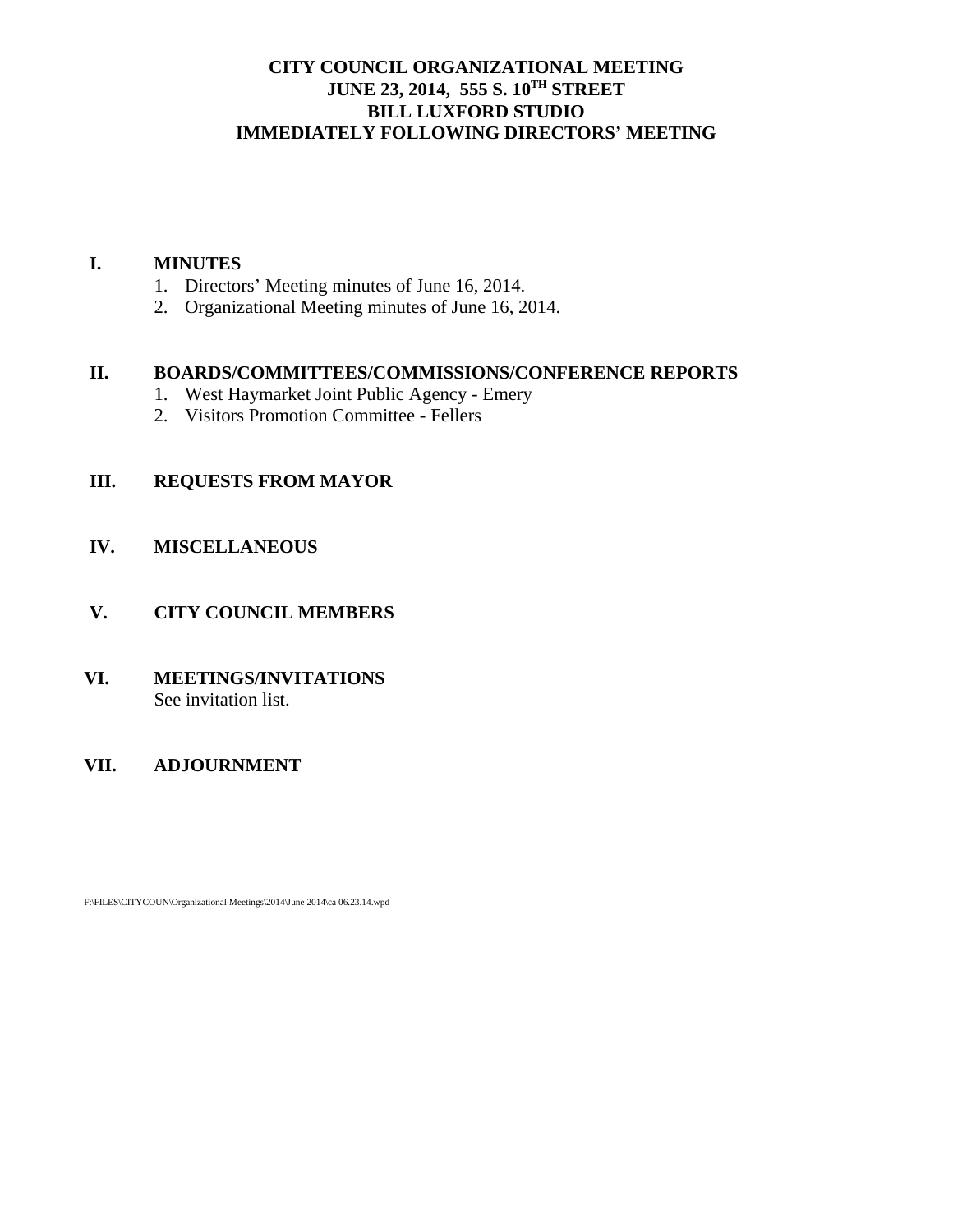## **MINUTES CITY COUNCIL ORGANIZATIONAL MEETING JUNE 23, 2014 555 S. 10TH STREET**

- **Present:** Doug Emery, Chair; Trent Fellers, Vice Chair; Carl Eskridge; Jon Camp; Roy Christensen; and Leirion Gaylor Baird
- **Absent:** Jonathan Cook
- **Others:** Rick Hoppe, Chief of staff; Trish Owen, Deputy Chief of Staff; Jeff Kirkpatrick, City Attorney; and Mary Meyer, Council Secretary

Chair Emery opened the meeting at 2:16 p.m. and announced the location of the Open Meetings Act.

#### **I. MINUTES**

- 1. Directors' Meeting minutes of June 16, 2014.
- 2. Organizational Meeting minutes of June 16, 2014.

With no corrections the above minutes placed on file in the City Council office.

#### **II. BOARDS/COMMITTEES/COMMISSIONS/CONFERENCE REPORTS**

#### **1. West Haymarket Joint Public Agency - Emery**

Emery stated the majority of the meeting centered on the management shortfall in the operating plan. An adjustment was made by transferring part of the ad revenue, previous discussion recorded in minutes on who should receive the ad money. In both cases the operator of the arena receives the ad revenue. This year they will receive the ad money. Next year the ad revenue will increase by about \$450,000 to \$1,000,000. Then they will not receive all of the ad money.

Emery added it took time to figure out the budget. We made some adjustments, one of which involved peak hour issues. Bought a computer program, saving us on some peak time items. Will explain the financing to anyone who requests. Also, discussed LES rates.

Camp stated he read an article listing \$465,000, the ad money? Emery confirmed. Camp asked if this eliminates the Mayor's executive order for half a million? Hoppe inquired if asking if the same, the executive order for a half million? Camp said the executive order issued before Memorial Day. Owen stated a totally different issue. Camp asked, what's the difference? Owen answered half a million is day to day cash flow. We were going to give in the beginning, but they were borrowing from another account, but now they're asking. Stated \$465,000 is normally a traditional revenue stream, and goes into the operators budget. But until we had a sense of what the occupational taxes were we wanted to make sure we were able to meet our debt obligations. We held as a JPA. Now everyone feels more comfortable allowing an ad revenue portion to go back to the operator.

Emery commented this does not relieve SMG of paying back. Owen agreed adding the \$500,000 will always remain a City asset. A City account and City function. Doesn't actually go into a SMG bank account.

Camp stated it does give check writing privileges on City money. Don't see where the proper procedures were followed. Owen added was done with Pershing as well. Historically this is how we've managed the civic arena and this arena as well. Probably give you a better sense of why this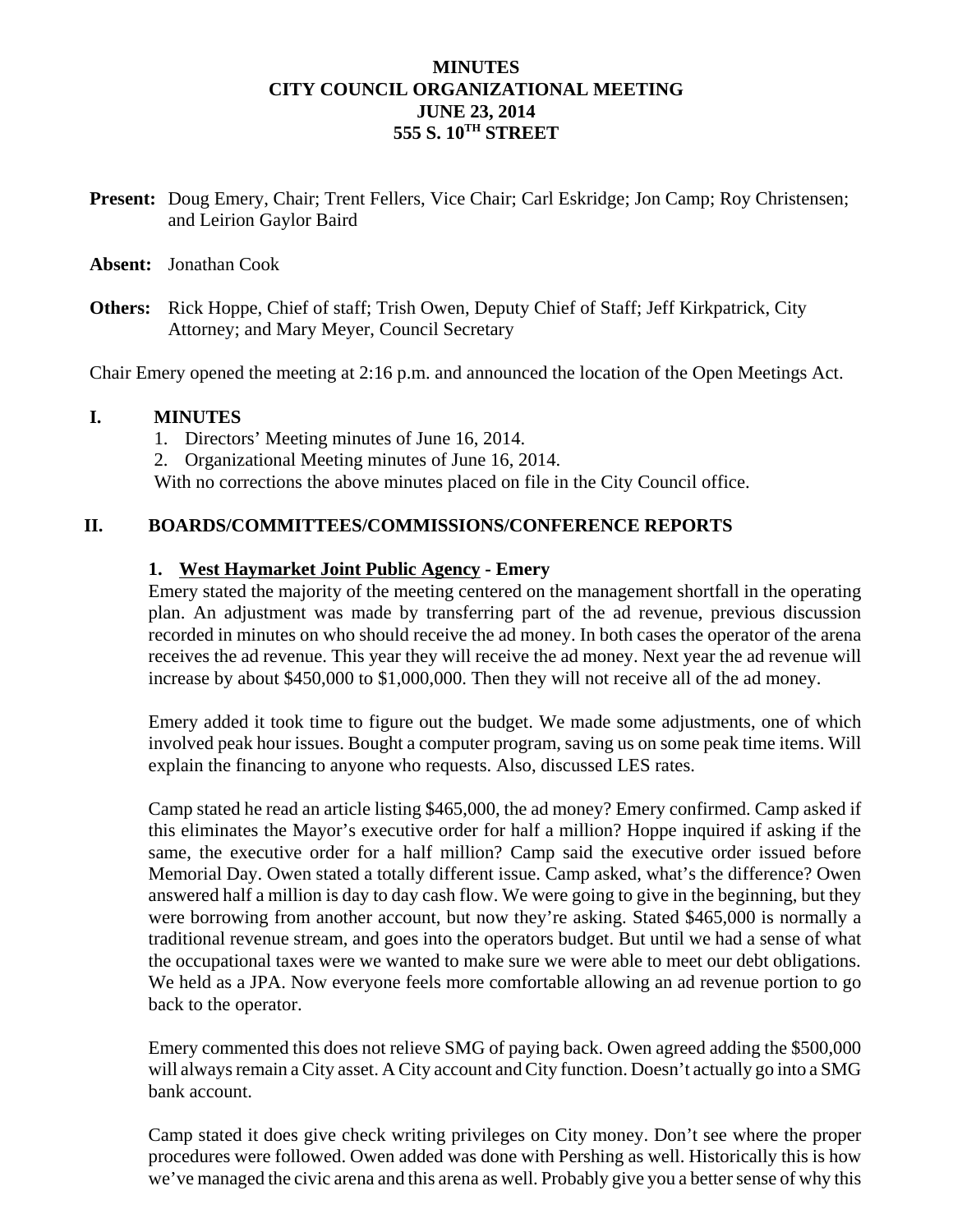was done when Pershing was built. Camp commented when looking at the documents he doesn't see the authority to do. Owen said to talk to law. Camp stated he hasn't gotten answers other than what's been said here. It appears it wasn't followed in a proper manner. Some say it's the Mayor's authority, others say it's charter, an arena agreement. Doesn't think this is following procedure and still confused on what the JPA is doing to the operator and we're going to abide by it? Emery added, that's a separate item from the JPA as the JPA does not have a contract with SMG, the City does. Not part of my report, my discussion is the JPA. We have an obligation to make them whole, which is what we've done. Camp asked, this is for SMG, for profit? Emery replied this does not make them a profit.

Christensen added, to make them whole. He understood normally the ad money, like agreements in place in other municipalities, would have gone straight to SMG. In our JPA we kept it separate so we can control that money. Emery stated this may change but at this point we didn't know what the budget was going to look like at the end of the year. We didn't want to pay 5 months ago, not knowing the total at the end of the year. Camp said he's confused, understand how it's done in other cities but we didn't do. Emery stated we're doing now as a way to make sure we have money in the budget in the future. Remember at Pershing we had a help clause written into the contract for several years. Camp said we voted on the budget. Emery added, basically were not sure of what we were getting so we held back the ad money, making sure of adequate money to pay off the bonds. It's as if they borrow the money now at 3.8% versus 5% and this year took in \$13.650 million on the occupation taxes. The plan was to take in \$11 million and now they're 6.5% above. We've taken in more, going to pay less, and have a better idea of what the budget will be. Do have utility issues, and asked for some changes. Believe they'll make future changes which will allow us to only give them a limited part of the ad funds, not all, to run the arena.

Emery stated this is an issue which makes it very difficult as the JPA doesn't actually have a contract with SMG, the City has the contract, but we're managing the arena. Camp stated to possibly have a pre-council. Want to understand what we committed to, and was mentioned we cover the debt now, but only paying interest, how much are the principle payments going to increase? Emery replied that's why we're putting money away now. Owen added we'll also have Don Herz at the pre-council. He's done an analysis and could show you.

Camp stated he doesn't see the authority this was done with. Kirkpatrick stated, as in his email, believe the money was transferred from one City account to another City account, which is the SMG operating account under the authority of the contract. Appreciate that you have follow up questions, and plan on answering this week. Will lay out in more detail and respond to the points raised in your last email to me.

Hoppe added will do a pre-council. Eskridge commented it will be interesting to see in September, with a year in.

**III. REQUESTS FROM MAYOR** None

## **IV. MISCELLANEOUS**

Eskridge stated we visited with four individuals, three from India, on a trek around the country. They visited D.C., New Orleans, here, and not sure where else. They intentionally chose Lincoln because they heard it was the happiest City in the country. They were interested in how Lincoln worked, very thoughtful.

Christensen added they wondered how our government worked, asked about our economy, what